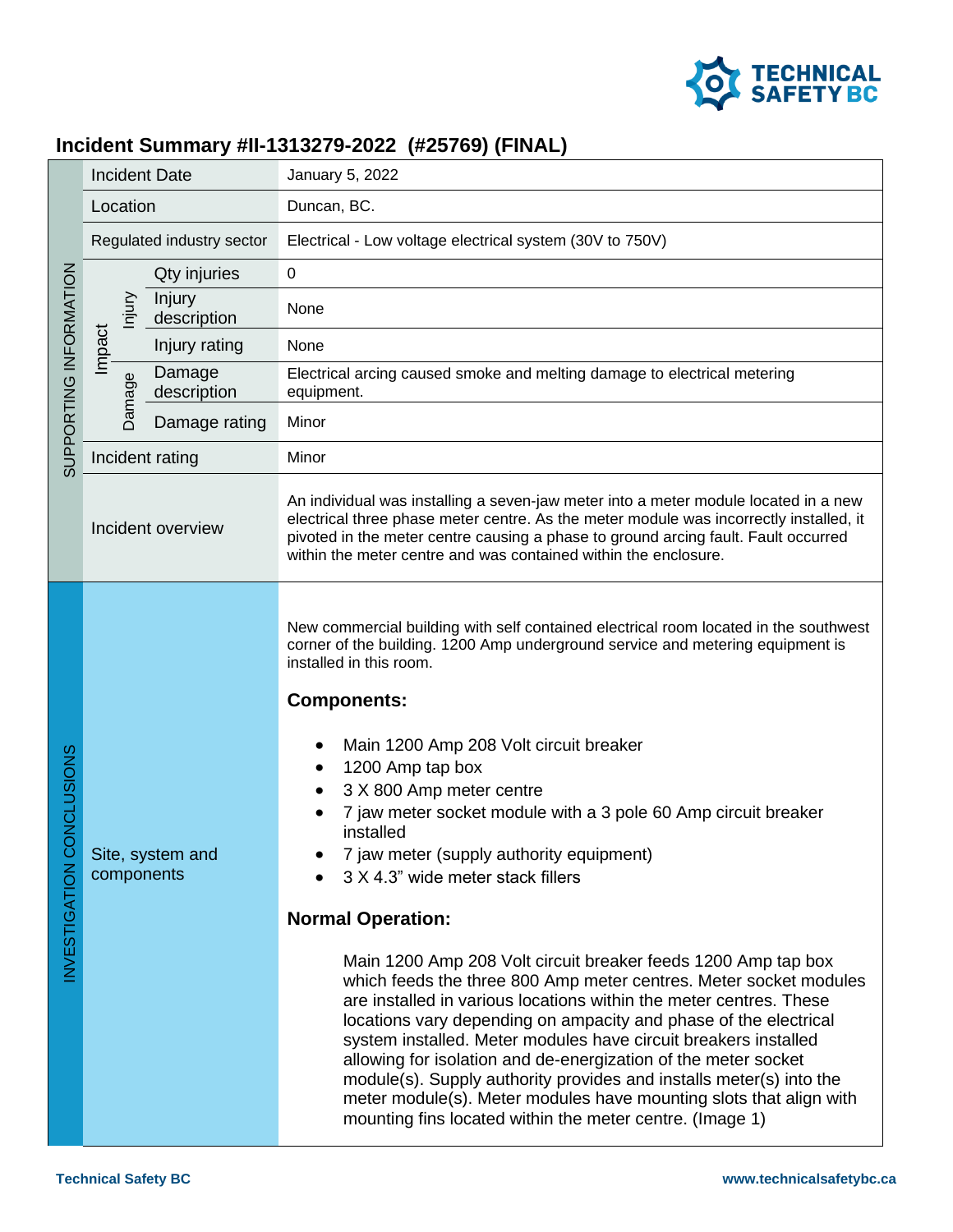

# **Incident Summary #II-1313279-2022 (#25769) (FINAL)**

| Failure scenario(s)       | A seven-jaw meter module was installed within the meter centre enclosure in a<br>location that was not approved for that specific type of module. The module was<br>installed at approximately 890 mm from the bottom of the meter centre to the centre<br>of the meter socket. The manufacture specifies this 7 jaw meter socket module to be<br>installed at either 661mm or 999mm. The incorrect installation of the meter module<br>allowed the module to shift to the right contacting the mounting fins within the<br>enclosure (Image 4). The module was installed prior to the system being energized<br>by the supply authority. The main service was energized with the meter module<br>overcurrent device de-energized. As the meter was being pressed into position. The<br>module not being properly supported, the meter socket module was able to pivot and<br>or flex causing an arcing fault between the module's energized buss system the<br>meter centre enclosure. (Images 2,3,4) |
|---------------------------|--------------------------------------------------------------------------------------------------------------------------------------------------------------------------------------------------------------------------------------------------------------------------------------------------------------------------------------------------------------------------------------------------------------------------------------------------------------------------------------------------------------------------------------------------------------------------------------------------------------------------------------------------------------------------------------------------------------------------------------------------------------------------------------------------------------------------------------------------------------------------------------------------------------------------------------------------------------------------------------------------------|
|                           | <b>Witness statement:</b>                                                                                                                                                                                                                                                                                                                                                                                                                                                                                                                                                                                                                                                                                                                                                                                                                                                                                                                                                                              |
|                           | An Individual was installing a seven jaw meter and had de-energized the<br>$\bullet$<br>meter base with the breaker as per procedure. As individual was pressing on<br>the meter to seat the meter into the jaws a short circuit and arc fault occurred<br>in the cabinet. No injuries sustained as crew had on appropriate arc flash<br>protection.                                                                                                                                                                                                                                                                                                                                                                                                                                                                                                                                                                                                                                                   |
|                           | <b>Electrical contractor interview:</b>                                                                                                                                                                                                                                                                                                                                                                                                                                                                                                                                                                                                                                                                                                                                                                                                                                                                                                                                                                |
| <b>Facts and evidence</b> | Contractor indicated to the Safety Officer the location of the meter module in<br>$\bullet$<br>the meter centre where it was installed at the time of the incident<br>Contractor stated they had installed three meter stack fillers two below the<br>$\bullet$<br>meter module and one above<br>Contractor indicated where the meter module energized buss had contacted<br>$\bullet$<br>the meter centre enclosure                                                                                                                                                                                                                                                                                                                                                                                                                                                                                                                                                                                   |
|                           | <b>Safety Officer observation:</b>                                                                                                                                                                                                                                                                                                                                                                                                                                                                                                                                                                                                                                                                                                                                                                                                                                                                                                                                                                     |
|                           | Meter module 'B' phase buss system melted<br>$\bullet$<br>Meter module 100 Amp 3 phase overcurrent device damaged<br>$\bullet$<br>Meter module (images 2,3,5) and meter enclosure cover (Image 4) with<br>$\bullet$<br>smoke damage, molten metal and pitting directly beside the overcurrent<br>device location.<br>Documentation from the manufacture of the electrical equipment installed<br>٠<br>showing exact location heights of each type of meter module to be installed<br>within the meter centre enclosure. (Image 6)<br>All electrical equipment installed was approved for use in BC.<br>$\bullet$                                                                                                                                                                                                                                                                                                                                                                                       |
| Causes and                | The cause of this incident was very likely due to the 7 jaw 3 phase meter module<br>being installed in the incorrect location. This location allowed the energized parts of<br>the meter module to have contacted the meter centre enclosure.                                                                                                                                                                                                                                                                                                                                                                                                                                                                                                                                                                                                                                                                                                                                                          |
| contributing factors      | It is very likely because the module installed has four support slots (two on left side<br>and two on the right) these slots align with horizontal support fins located left and<br>right side within the meter centre enclosure. When the module is installed in the<br>correct location the support fins align with slots supporting the module on both sides                                                                                                                                                                                                                                                                                                                                                                                                                                                                                                                                                                                                                                        |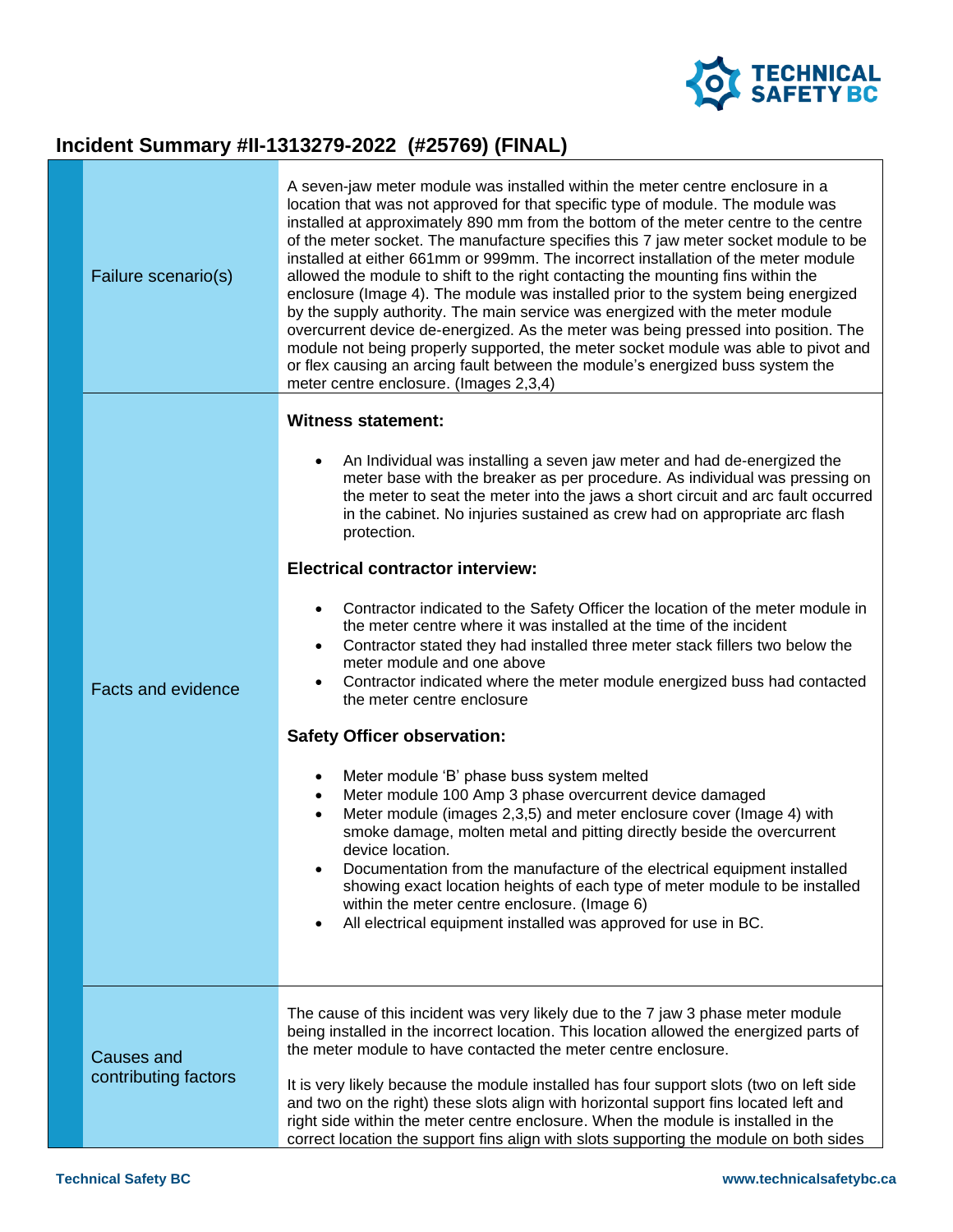

### **Incident Summary #II-1313279-2022 (#25769) (FINAL)**

(image 1). This prevents pivoting or movement of the module and ensures correct clearances around energized electrical equipment. The module was installed at approximately 890 mm from the bottom of the meter centre to the centre of the meter socket. The manufacture specifies this 7 jaw meter socket module to be installed at either 661mm or 999mm (image 6). The incorrect installation of the meter module allowed the module to shift to the right making contact with the energized 'B' phase buss of the meter module and the arcing fault to occur.



Image 1.

Three phase 100 Amp meter module correctly installed.

Red arrows indicate mounting fins in meter centre aligned with mounting slots in meter module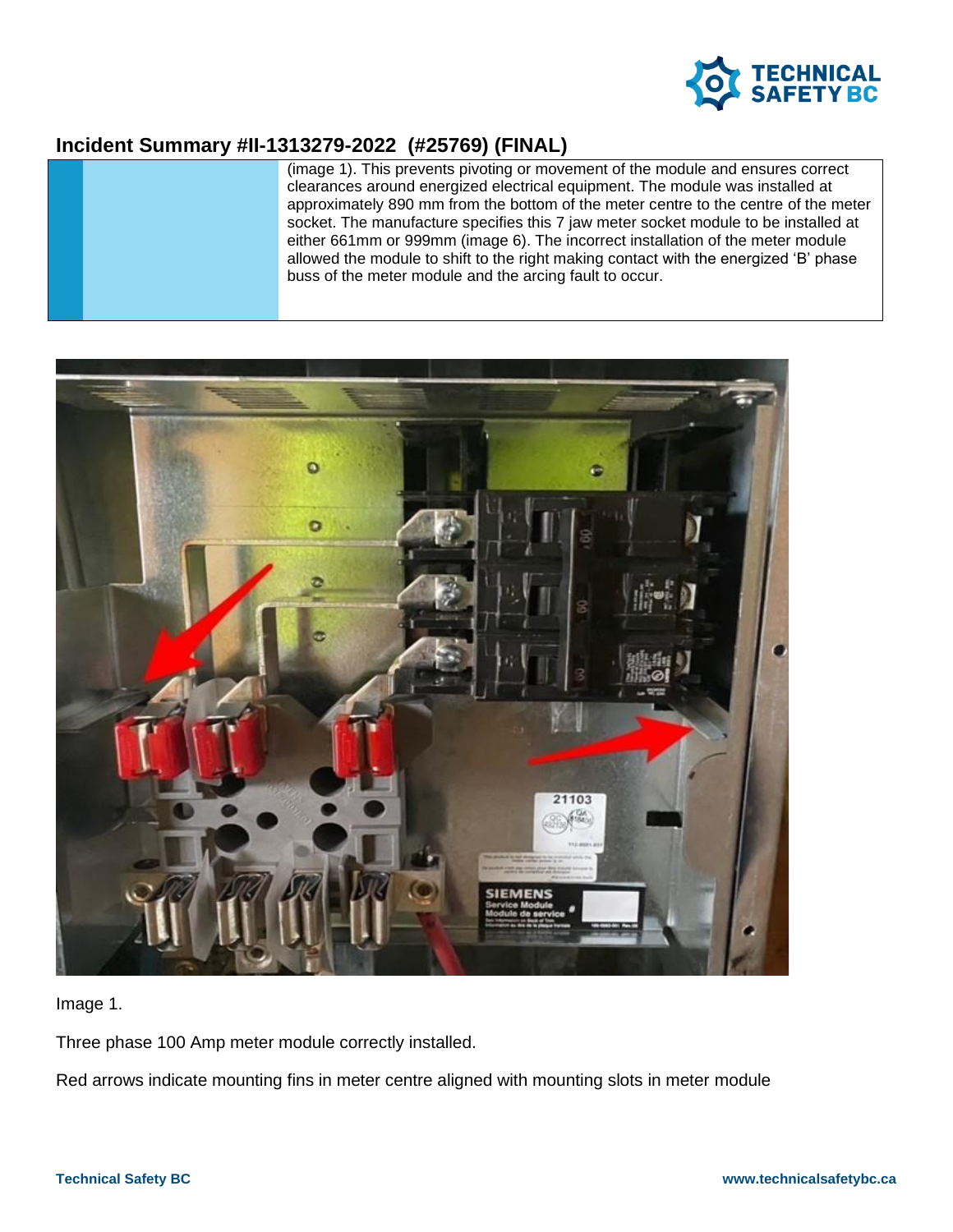



Image 2.

B phase meter module buss (close up)

Red arrow indicates location of arcing fault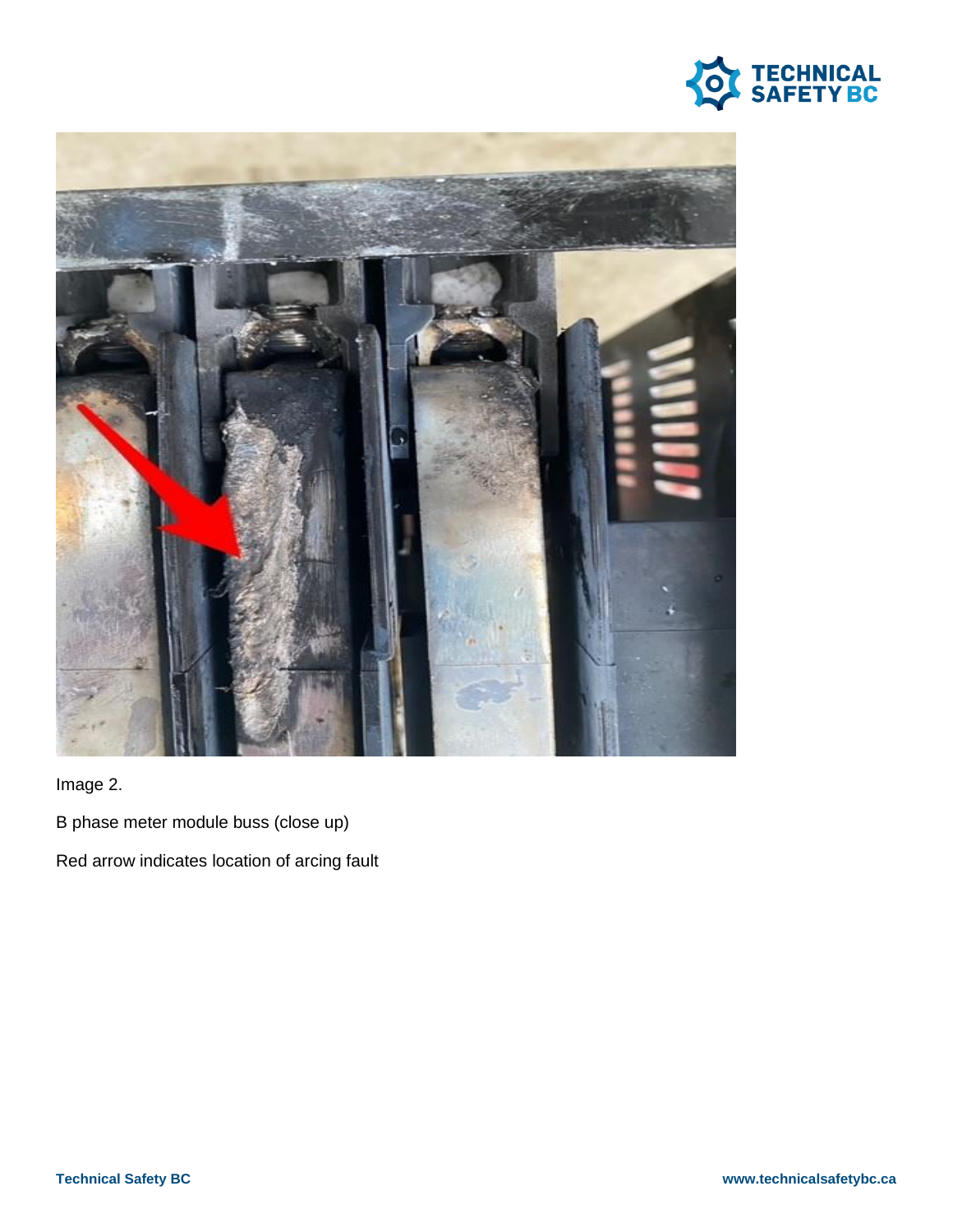



Image 3.

Three phase meter module red arrow indicates location of arcing fault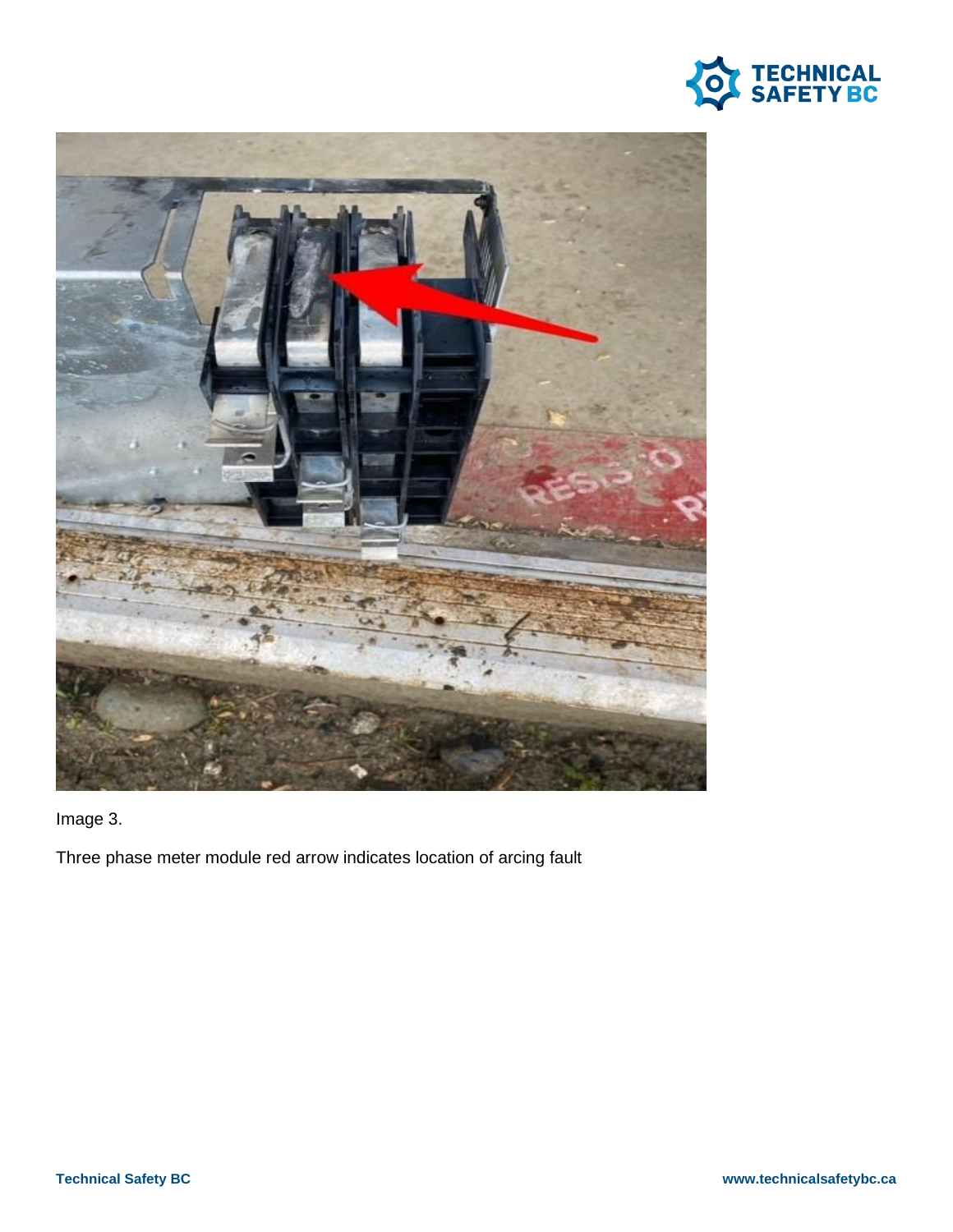



Image 4. Back side of meter cover